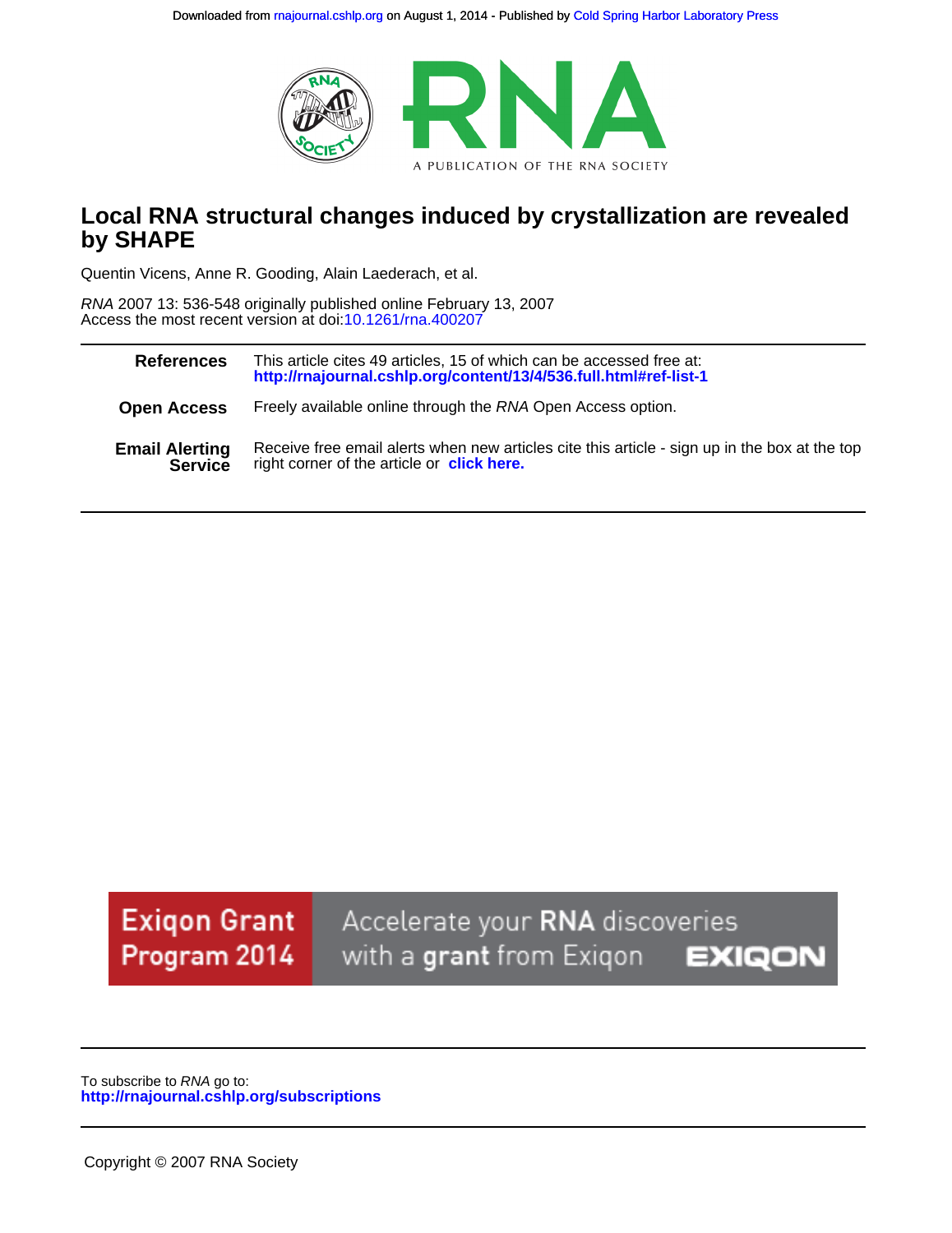# Local RNA structural changes induced by crystallization are revealed by SHAPE

# QUENTIN VICENS,<sup>1</sup> ANNE R. GOODING,<sup>1</sup> ALAIN LAEDERACH,<sup>2</sup> and THOMAS R. CECH<sup>1</sup>

<sup>1</sup>Department of Chemistry and Biochemistry, Howard Hughes Medical Institute, University of Colorado, Boulder, Colorado 80309-0215, USA <sup>2</sup> Department of Genetics, Stanford University, Stanford, California 94305, USA

#### ABSTRACT

We present a simple approach to locate sites that undergo conformational changes upon crystallization by comparative structural mapping of the same RNA in three different environments. As a proof of principle, we probed the readily crystallized  $P4-P6\Delta C209$  domain from the Tetrahymena thermophila group I intron in a native solution, in a solution mimicking the crystallization drop, and in crystals. We chose the selective 2'-hydroxyl acylation analyzed by primer extension (SHAPE) chemistry, which monitors the flexibility and the conformation of each nucleotide. First, SHAPE successfully revealed the structural changes that occur during the crystallization process. Specifically, 64% of the nucleotides implicated in packing contacts and present in the portion of the molecule analyzed were identified. Second, reactivity differences for some of these nucleotides were already observed in the crystallization solution, suggesting that the crystallization buffer locked down a particular structure that was favorable to crystal formation. Third, the probing of a known structure extends our understanding of the structural basis for the SHAPE reaction by suggesting that reactivity is enhanced by a  $C2'$ -endo sugar pucker. Furthermore, by identifying local conformational changes of the RNA that take place during crystallization, SHAPE could be combined with the in vitro selection of stable mutants to rationalize the design of RNA candidates for crystallization.

Keywords: chemical probing; crystallization; structure mapping; X-ray crystallography

#### INTRODUCTION

Improvement in RNA-oriented biochemical technologies has facilitated structural analysis of large RNA molecules (herein, molecules beyond the length amenable to largescale chemical synthesis, i.e.,  $\sim$ 35–50 nucleotides [nt]). After the determination of the tRNA three-dimensional structure (76 nt) in the mid-1970s (Kim et al. 1974; Robertus et al. 1974; Sundaralingam et al. 1975; Stout et al. 1976), another advance in RNA crystallography was made with the atomic resolution structure of the P4–P6 domain from a group I intron (160 nt) in 1996 (Cate et al. 1996). Then came a renaissance in the field of RNA crystallography that has now seen the structural determination of the archetypes of various RNA classes, such as, for example, ribosomal RNA (Ban et al. 2000; Schluenzen et al. 2000; Wimberly et al. 2000), group I intron ribozymes

(Adams et al. 2004; Guo et al. 2004; Golden et al. 2005; Stahley and Strobel 2005), and riboswitches (Batey et al. 2004; Thore et al. 2006).

Notwithstanding these successes, obtaining crystals of large RNA molecules suitable for atomic-level diffraction still remains a significant hurdle. In fact, a single nucleotide change can dramatically affect diffraction quality and even crystallization (Anderson et al. 1996; Batey et al. 2001; Juneau et al. 2001; Vicens and Westhof 2001). As a consequence, the crystallization of a new RNA usually requires a trial-and-error approach that follows a double screening procedure: Up to 15–20 variants of the RNA sequence of interest are tested in sparse matrices containing 48–96 crystallization conditions (Doudna et al. 1993; Scott et al. 1995).

The pool of RNA variants being investigated usually comprises sequences that have been altered at the periphery (e.g., by adding base pairs and  $5'/3'$  overhangs [Scott et al. 1995; Batey et al. 2001] as well as by engineering stable tetraloops [Golden et al. 1997]), and/or in the core of the molecule of reference (e.g., by introducing thermostable mutations [Juneau et al. 2001; Guo et al. 2004]). Fortuitously, mutations at the periphery often affect crystal

Reprint requests to: Quentin Vicens, Department of Chemistry and Biochemistry, Howard Hughes Medical Institute, University of Colorado, Boulder, CO 80309-0215, USA; e-mail: quentin.vicens@colorado.edu; fax: (303) 492-6194.

Article published online ahead of print. Article and publication date are at http://www.rnajournal.org/cgi/doi/10.1261/rna.400207.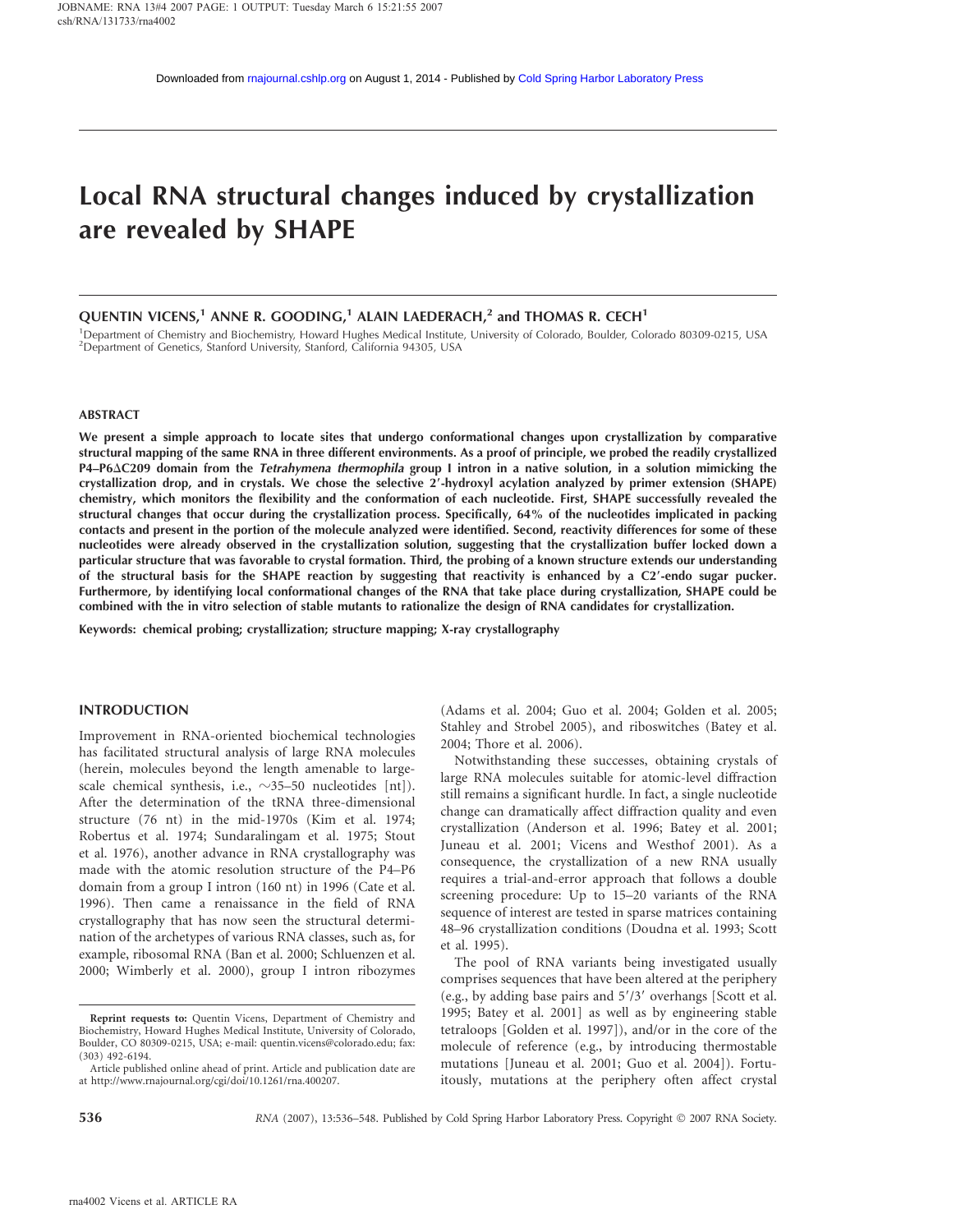contacts, potentially leading to an improvement of resolution. The impact of mutations in the interior of the molecule is less well understood, but mutations giving improved crystals have been correlated with a stabilization of secondary (Juneau et al. 2001) or tertiary structure elements (Guo et al. 2006). In general, finding the particular nucleotide and the corresponding mutation that will improve the resolution is far from trivial. Hence, several rounds of trial-and-error optimization are usually needed to obtain high-quality crystals, with no guarantee of success. In order to speed up and possibly rationalize the design of the RNA constructs to be screened, crystallographers could benefit from knowing the parts of the RNA (in the periphery and at the core) that are potential sites for engineering.

In the present study, we performed footprinting of the 159-nt-long thermostable P4–P6 $\Delta$ C209 mutant RNA from the Tetrahymena thermophila self-splicing intron (Juneau and Cech 1999; Juneau et al. 2001) in three different environments: a native solution, the crystallization solution, and in the crystal. Many studies have mapped the structure of RNA molecules under different solution conditions (Gesteland et al. 2005). However, to our knowledge, only one publication compares the chemical reactivity of a single modified nucleotide belonging to the same RNA in solution and in the crystal (Gherghe et al. 2005). We used the recently developed selective 2'-hydroxyl acylation analyzed by primer extension (SHAPE) method (Merino et al. 2005). The SHAPE chemistry takes advantage of the relationship between the local flexibility of each nucleotide and the reactivity of its  $2'$ -hydroxyl group to N-methylisatoic anhydride (NMIA), with the consequence that residues constrained in Watson–Crick pairs are generally unreactive, while residues located outside canonical helices display a reactivity that depends on their local flexibility or accessibility to NMIA (Merino et al. 2005; Wilkinson et al. 2005).

SHAPE revealed nucleotides in the P4–P6 $\Delta$ C209 RNA that undergo three types of local structural changes upon crystallization: (1) residues that acquire additional flexibility, (2) nucleotides that become constrained in reactive conformations by intramolecular interactions, and (3) nucleotides that are implicated in packing contacts. For an RNA whose structure has not yet been solved, such information could be useful in narrowing down the number of RNA constructs to screen before getting high-quality crystals. Furthermore, the comparison of the SHAPE data and the three-dimensional structure of the P4–P6 $\Delta$ C209 RNA offered a direct correlation of the SHAPE reactivity of a particular nucleotide, its conformation, and its structural environment. This better understanding of the basis for SHAPE reactivity becomes important with the increasing popularity of the SHAPE methodology (Badorrek et al. 2006; Chen et al. 2006).

# RESULTS

# Adjusting the SHAPE protocol for in-crystal studies

In order to distinguish among structural changes induced by the buffer change (from native to crystallization solution) and by the phase change (from crystallization solution to crystal), SHAPE mapping of the P4–P6 $\Delta$ C209 domain was performed in three different contexts: (1) in a standard ''native solution'' in which the RNA is folded  $(6 \text{ mM MgCl}_2, 100 \text{ mM NaCl}, 0.21 \mu \text{M RNA})$  (Juneau et al. 2001), (2) in a solution containing the constituents of the crystallization drop (30 mM  $MgCl<sub>2</sub>$ , 43 mM NaCl, 0.17 mM cobalt hexamine, 30% 2-methyl-2,4-pentanediol [MPD], 0.21  $\mu$ M RNA), and (3) in crystals. To perform the SHAPE reaction in the crystal, two or three crystals of  $150-200 \mu m$ maximum length were sufficient to produce an interpretable signal (Fig. 1A). Crystals were soaked in a stabilizing solution containing the reactive agent NMIA or its solvent as a control (see Materials and Methods). Distinct positions showing a range of reactivities to NMIA were readily visible on the sequencing gel (e.g., residues 125, 168–173, and 178; the numbering system refers to the full-length intron; the P4–P6 $\Delta$ C209 domain encompasses residues 102–260) (Fig. 1B).

The requirement to perform in-crystal probing precluded the insertion of the P4-P6 $\Delta$ C209 RNA in the structure cassette that provides RNA linkers and a primer binding site, so that the complete sequence is accessible to SHAPE mapping (Merino et al. 2005). Instead, the last 19 nt at the 3' end of the P4–P6 $\Delta$ C209 RNA were used for primer binding. The absence of the structure cassette also prevented any normalization of the reactivities to the strong reactivity usually obtained at one particular cytosine located in a stem–loop outside of the RNA of interest (Merino et al. 2005; Wilkinson et al. 2005). We therefore designed a program—named ''NORNALIZE''—to normalize the integrated band intensities using a subset of the paired regions present in the structure (see Discussion and Materials and Methods).

The mapping observed on the gels was reproducible, as attested by an average correlation coefficient of 0.95 calculated for the normalized intensities of residues 100– 240 from three independent experiments (the third experiment compared two independent sets of crystals with one set of native and crystallization solutions) (Fig. 2). Normalized intensities were subsequently merged, with the omission of sites where the band intensity was independent of NMIA, attributed to pausing of the reverse transcriptase (e.g., Fig. 1B, at residues 184, 185, 197, 217, 224). Usable information typically ranged from residue 110 (close to the top of the gel) to residue 230 (located  $\sim$ 10 nt after the last nucleotide of the primer binding site), thereby covering  $\sim$ 75% of the sequence of the P4–P6 $\Delta$ C209 molecule (Fig. 3A).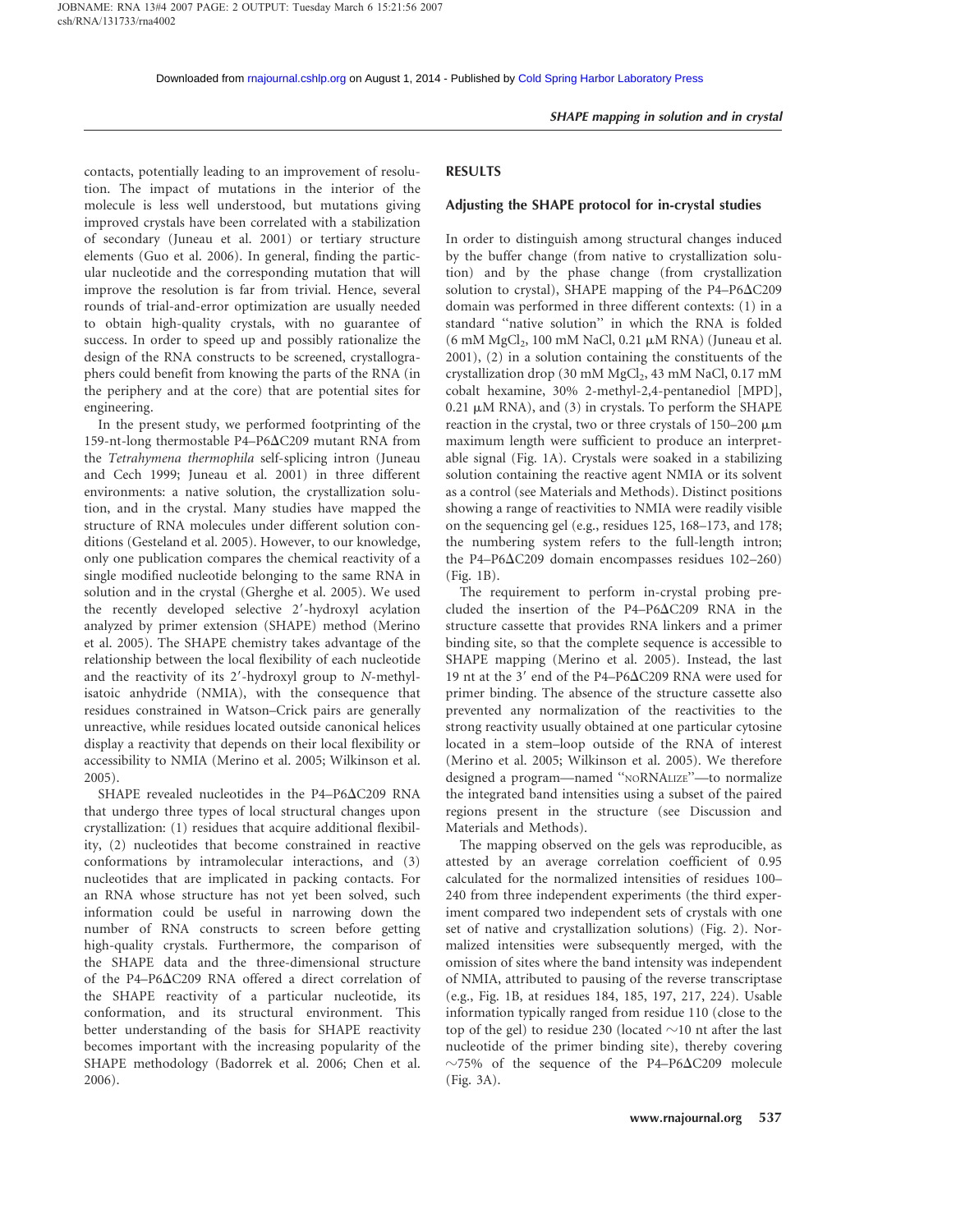

FIGURE 1. From crystals to mapping. (A) Typical crystal of the  $P4-P6\Delta C209$  RNA used in this study. The scale bar corresponds to 100  $\mu$ m. (B) Example of a SHAPE experiment performed under the three conditions tested as visualized by PAGE. Nucleotides identified as reactive under any condition tested are indicated in black. Nucleotides corresponding to pauses of the reverse transcriptase are indicated in brown. In this and subsequent figures, data originating from mapping in the native solution, the crystallization solution, and the crystal are color-coded using blue, green, and red, respectively.

# SHAPE achieves a precise monitoring of local RNA structure in the three environments tested

Most of the P4–P6 $\Delta$ C209 RNA was unreactive to NMIA in the native solution and remained unreactive in the crystallization solution and in the crystal (Fig. 3A), as expected from previous studies in solution (Murphy and Cech 1993; Juneau and Cech 1999) and from its crystal structure (Juneau et al. 2001). This result also indicates that the lattice does not substantially alter the RNA three-dimensional structure. In at least one of the three environments tested, the strongest reactivities were observed at residues 178 (in the joining region between the P5a and P5c helices), 122, 125, 130, 131, 198, and 199 (all located in or close to the hinge region), and 168–173 (in the L5c loop) (Fig. 3A; Table 1). Most of these residues are found in singlestranded regions and bulges (Figs. 4, 5; Supplemental Fig. S1), consistent with the specificity of the NMIA reagent (Merino et al. 2005; Wilkinson et al. 2005). More moderate reactivities were detected for residues 203–211 and 112– 117, which belong to the two strands of the coaxially stacked P4 and P5 helices, and for residues 218–230, which are part of the coaxially stacked P6a and P6b helices (Fig. 3A; Table 1).

The eight most strongly reactive nucleotides (Table 1) match the two criteria previously proposed to cause a high SHAPE reactivity: high flexibility or tertiary interactions that constrain residues to adopt reactive conformations (Merino et al. 2005; Wilkinson et al. 2005). Six of these eight residues have high thermal agitation B factors  $(>100 \text{ A}^2)$ for their 2'-hydroxyl groups in molecules A and/or B present in the asymmetric unit) (Supplemental Fig. S2), and some of these, like U199, even adopt two very different conformations in the two molecules (Fig. 4B). In contrast, the strong reactivities of A178 and U168 in the context of the crystal cannot be accounted for by flexibility. In fact, the B factors for the 2'-OH groups of A178 and U168 are close to or much lower than the average B factor (79.6  $\AA$ <sup>2</sup> and 73.5  $\AA^2$  for all 2'-OH groups in molecules A and B, respectively), as A178 and U168 form extensive tertiary interactions in the crystal structure (Fig. 4C; Supplemental Fig. S3A). For example, U168 stacks against A183 of the A-rich bulge and forms H bonds in the shallow groove of the G111.A210 pair in P4, to G188 in P5a, and to water molecules coordinated to a magnesium ion (Fig. 4C). Additionally, both A178 and U168 are exposed to the solvent, as indicated by relatively high accessible surface areas (Table 1; Supplemental Fig. S3B). A C2'-endo sugar pucker could also account for their stronger reactivity (see Discussion). In conclusion, it appears that A178 and U168 are reactive in the crystal because of their uniquely constrained conformation. Both nucleotides form noncanonical interactions and are correctly scored by SHAPE as unpaired in the secondary structure.

#### Crystal contacts are revealed

Out of the eight most reactive residues (Table 1; Fig. 3), only A125 is involved in a crystal contact (just in molecule B) (Fig. 5). This is not surprising, because residues involved in crystal contacts are expected to become less reactive in the context of the crystal (as is the case for A125; see below). In fact, two additional results support that expectation. First, only 17 residues are more reactive in the crystal than in the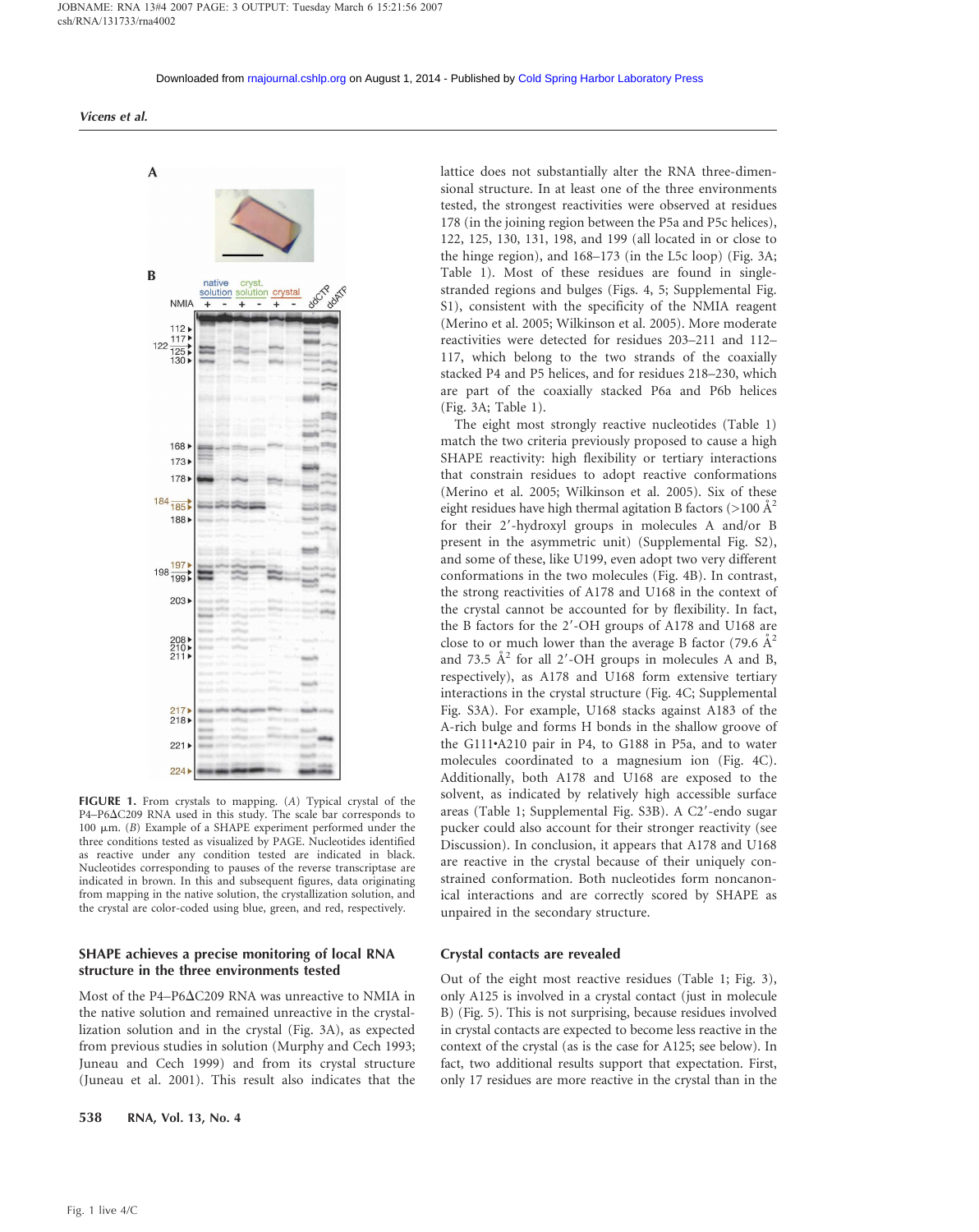

FIGURE 2. Reproducibility as attested by three independent experiments: example of nucleotides 168–173 that form the L5c loop. (A) Mapping results obtained for three distinct experiments as visualized by PAGE. The gels were rendered using SAFA (Das et al. 2005). Experiment 3 contained two different sets of crystals (the second set is referred to as "expt. 3'"). (B) Corresponding SHAPE reactivities after integration and normalization. Error bars were calculated from the merging of the different loads present on the same gel. Note that values for expt. 3 and expt. 3' are close, as the normalization procedure was performed using the same lanes for the native and the crystallization solutions.

crystallization solution versus 22 being more reactive in the crystallization solution than in the native solution (reactivity difference  $\geq 0.05$  or  $\leq -0.05$ ; Fig. 3B, bottom panel). Noteworthy, none of these more reactive nucleotides is involved in any crystal contact (except for residues 200, 208, and 228, but their reactivity falls in the low  $([-0.1] - 0.1)$ range; Figs. 3B, 4, 5). Second, more residues have lower reactivities in the crystal than in the crystallization solution (with a few exceptions, e.g., for U168 and A178 described above): 67% of the reactive residues have a reactivity in the  $([-0.1]$ –0.1) range in the crystal, compared to 58% in the crystallization solution (Fig. 3B, bottom panel) and to 33% in the native solution (Fig. 3B, top panel).

A total of 14 different nucleotides involved in packing are revealed by the present approach (reactivity  $\geq 0.05$ ) or  $\leq$  -0.05), thereby encompassing 64% of the nucleotides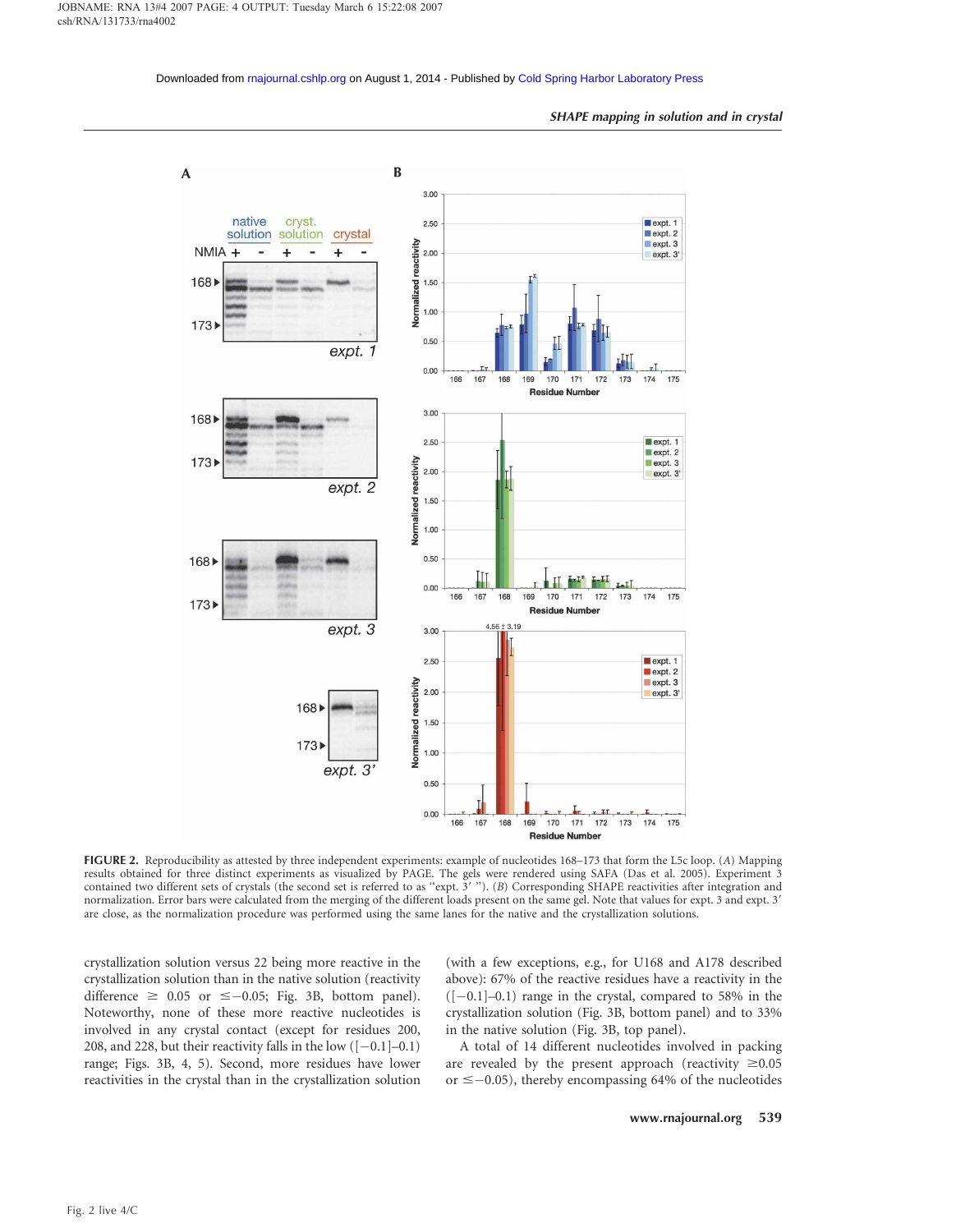

FIGURE 3. Normalized and merged reactivities and differences of reactivities. (A) Normalized and merged reactivities under the three contexts tested. Residues located in reactive regions are specified. (B) Differences of reactivities upon the transition from the native to the crystallization solution (buffer change, top panel) and upon the transition from the crystallization solution to the crystal (phase change, bottom panel). Error bars were calculated first from the merging of the different loads for each experiment and then from the merging of the three experiments. Dashed line boxes highlight regions of consecutive residues that underwent the main structural changes.

involved in lattice formation that reside in the part of the molecule analyzed here (residues 110–230) (Figs. 3B, 5). The precision level attained by SHAPE allowed the successful mapping of several kinds of lattice contacts, except for those involving residues embedded in Watson-Crick or G·U wobble pairs in each of the three environments tested and those that engage a single hydrogen bond in 50% of the molecules only (Fig. 5A).

As an example of crystal contacts revealed by SHAPE, one of the strongest differences already apparent by visual inspection of the gels (Figs. 1, 2) maps to residues 168–173. Positions 169–173 were moderately to highly reactive in solution, but became less reactive in the crystallization solution and even less in the crystal (Table 1; Fig. 3). G169 and C170 of molecule A form Watson–Crick pairs, respectively, with C255 and G254 of molecule B in the asymmetric unit, and reciprocally for molecule B (Juneau et al. 2001). These two intermolecular pairs stack on an A platform involving A171 and A172 followed by a noncanonical A.U pair involving A173 (Fig. 4C). SHAPE was therefore successful at uncovering the nucleotides directly engaged in Watson–Crick pairs, but also the adjacent adenines that participate in the local structural change resulting from packing interactions.

Additional examples of packing contacts revealed by SHAPE comprise hydrogen bonds involving the ribose 2'-hydroxyl group in different structural contexts (Fig. 6; Supplemental Fig. S4). For instance, the reactivity of A125 became progressively suppressed in the transition from native solution to crystallization solution to crystal (Table 1; Fig. 3), suggesting that A125 became protected from modification by NMIA. This result seemed contradictory to the high flexibility and accessibility of the  $2'$ -OH of A125 suggested by the crystal structure (Table 1). However, in molecule B, the 2'-OH of A125 is involved in a direct hydrogen bond to one of the phosphate oxygen atoms of U205 from a symmetry-related molecule (Fig. 6A). This suggests that the involvement of the 2'-OH in a packing contact, even in only 50% of the molecules, was

sufficient to decrease its average SHAPE reactivity in the crystal.

In two different structural contexts, SHAPE monitored crystal contacts involving shallow groove recognition of the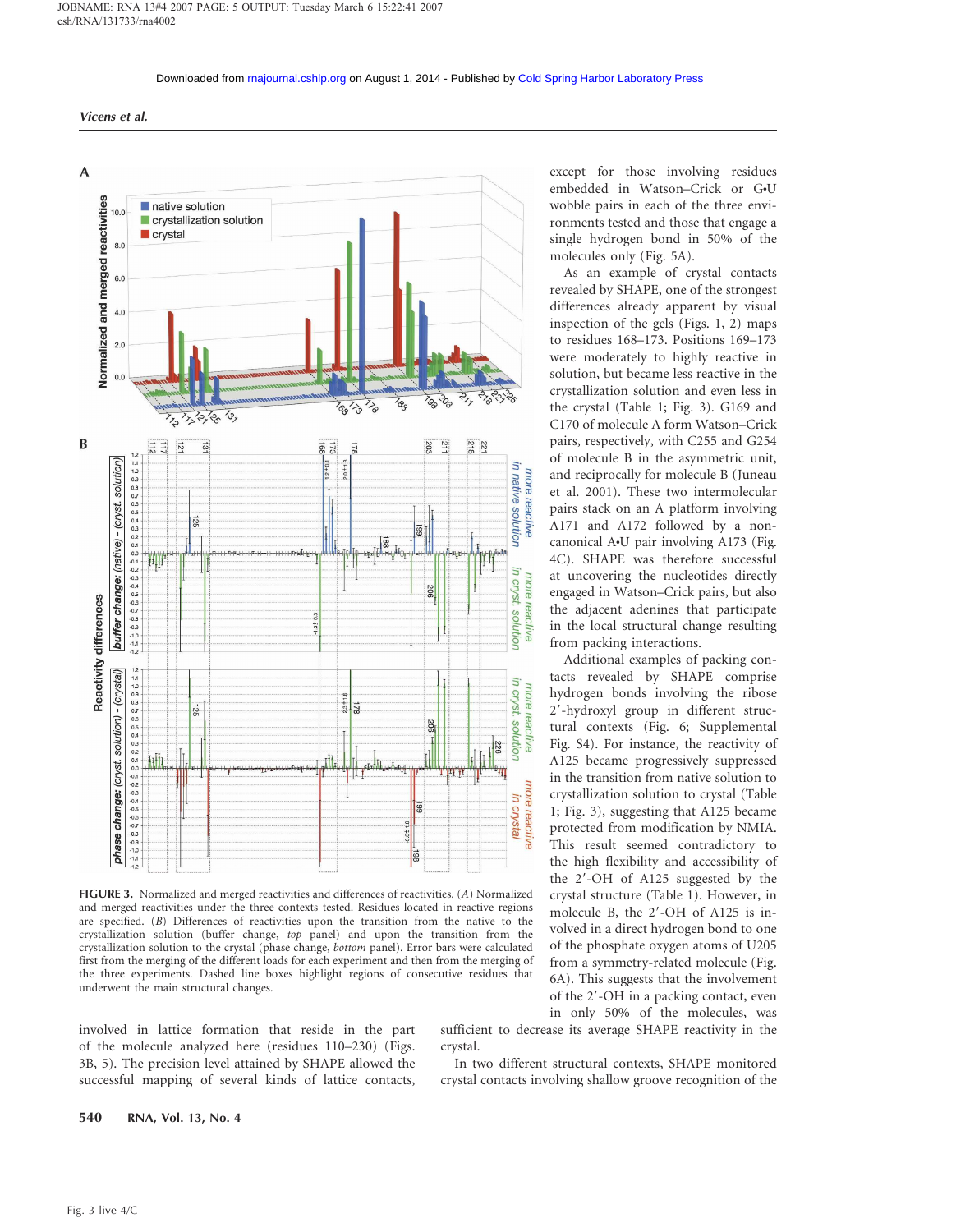|                   | Reactivity         |                             |                    | Reactivity difference |                   |                         |                                |                                |                                |
|-------------------|--------------------|-----------------------------|--------------------|-----------------------|-------------------|-------------------------|--------------------------------|--------------------------------|--------------------------------|
| Residue<br>number | Native<br>solution | Crystallization<br>solution | Crystal            | Buffer<br>change      | Phase<br>change   | B factor<br>$(\AA^2)^a$ | Sugar<br>pucker <sup>a,b</sup> | <b>ASA</b><br>1.4 $(\%)^{a,c}$ | <b>ASA</b><br>1.8 $(\%)^{a,c}$ |
| 178               | $10.4 \pm 0.7$     | $8.4 \pm 1.1$               | $6.1 \pm 1.1$      | $2.0 \pm 1.3$         | $2.3 \pm 1.6$     | 77.2/71.0               | 2E                             | 10.9/23.2                      | 1.1/15.9                       |
| 198               | $5.2 \pm 0.5$      | $5.7 \pm 0.5$               | $9.3 \pm 1.8$      | $-0.5 \pm 0.6$        | $-3.6 \pm 1.8$    | 111.9/106.0             | ${}^{3}E$                      | N.D.                           | N.D.                           |
| 199               | $4.4 \pm 0.2$      | $4.0 \pm$<br>0.1            | $4.7 \pm 0.3$      | $0.4 \pm 0.2$         | $-0.7 \pm 0.3$    | 114.8/112.5             | ${}^{3}F$                      | N.D.                           | N.D.                           |
| 122               | $2.8 \pm 0.2$      | $3.6 \pm 0.3$               | 4.2 $\pm$ 0.7      | $-0.8 \pm 0.4$        | $-0.5 \pm 0.8$    | 104.0/111.7             | $^{2}T_{3}/^{3}E$              | N.D.                           | N.D.                           |
| 125               | $1.9 \pm 0.3$      | $1.4 \pm 0.2$               | $0.3 \pm 0.1$      | $0.4 \pm 0.3$         | $1.1 \pm 0.2$     | 105.1/97.8              | $E^2E^3E$                      | N.D./42.4                      | N.D./35.3                      |
| 130               | $1.5 \pm 0.2$      | $2.6 \pm 0.2$               | $2.0 \pm 0.2$      | $-1.1 \pm 0.2$        | $0.6 \pm 0.2$     | 122.5/117.1             | 3E                             | N.D.                           | N.D.                           |
| 131               | $0.2 \pm 0.04$     | $0.3 \pm 0.1$               | $1.2 \pm 0.2$      | $-0.1 \pm 0.1$        | $-0.8 \pm 0.3$    | 116.0/114.5             | ${}^{3}E$                      | N.D.                           | N.D.                           |
| 168               | $0.7 \pm 0.04$     | $2.0 \pm 0.3$               | $3.2 \pm 0.7$      | $-1.3 \pm 0.3$        | $-1.1 \pm 0.8$    | 52.9/53.6               | 2E                             | 66.3/52.6                      | 39.1/46                        |
| 169               | $1.2 \pm 0.1$      | $0.01 \pm$<br>0.01          | $0.1 \pm 0.1$      | $1.2 \pm 0.1$         | $-0.04 \pm 0.06$  | 57.7/53.2               | ${}^{3}E$                      | 15.4/5.3                       | 6.5/2.3                        |
| 170               | 0.1<br>$0.3 \pm$   | $0.1 \pm 0.1$               | $0.01 \pm 0.01$    | $0.3 \pm 0.1$         | $0.1 \pm 0.1$     | 52.1/62.3               | ${}^{3}F$                      | 68.8/33.0                      | 68.5/22.9                      |
| 171               | $0.9 \pm$<br>0.1   | $0.2 \pm$<br>0.01           | $0.02 \pm 0.02$    | $0.7 \pm 0.1$         | $0.1 \pm 0.02$    | 53.5/63.6               | ${}^{2}T_{3}/_{4}E$            | 45.0/28                        | 33.7/13.5                      |
| 172               | 0.1<br>$0.7 \pm$   | $0.2 \pm 0.02$              | $0.02 \pm 0.01$    | $0.6 \pm 0.1$         | $0.1 \pm 0.02$    | 48.9/59.5               | 3E                             | 4.2/14.9                       | 1.1/1.1                        |
| 218               | $0.6 \pm 0.05$     | $1.3 \pm 0.03$              | $0.2 \pm 0.05$     | $-0.7 \pm 0.1$        | $1.0 \pm$<br>0.1  | 128.2/100.0             | ${}^{3}E$                      | N.D.                           | N.D.                           |
| 219               | $0.8 \pm 0.02$     | $0.6 \pm 0.03$              | $0.5 \pm 0.01$     | $0.2 \pm 0.04$        | 0.03<br>$0.1 \pm$ | 103.0/83.5              | ${}^{3}E$                      | N.D./6.1                       | N.D./1.1                       |
| 220               | $0.5 \pm 0.03$     | $0.9 \pm$<br>0.03           | $0.9 \pm 0.2$      | $-0.4 \pm 0.04$       | $0.01 \pm 0.2$    | 74.1/64.6               | 3E                             | 23.2/0.0                       | 9.6/0.0                        |
| 205               | 0.04<br>$0.9 \pm$  | $0.5 \pm$<br>0.03           | $0.1 \pm 0.02$     | $0.5 \pm 0.1$         | 0.04<br>$0.3 \pm$ | 72.1/63.8               | ${}^{3}E$                      | 10.3/77.6                      | 0.0/66.7                       |
| 210               | $0.3 \pm 0.03$     | $1.2 \pm 0.04$              | $0.2 \pm 0.03$     | $-0.9 \pm 0.1$        | $1.0 \pm 0.1$     | 62.8/61.3               | 3E                             | 17.9/23.4                      | 6.7/14.0                       |
| 114               | $0.03 \pm$<br>0.01 | $0.2 \pm$<br>0.04           | $0.1 \pm 0.01$     | $-0.2 \pm 0.04$       | 0.04<br>$0.1 \pm$ | 60.6/59.6               | ${}^{3}E$                      | 14.7/18.4                      | 9.3/12.5                       |
| 115               | $0.01 \pm 0.01$    | $0.2 \pm$<br>0.03           | 0.01<br>$\pm$ 0.01 | $-0.1 \pm 0.03$       | $0.2 \pm 0.03$    | 67.8/66.2               | $\rm{^{3}E}$                   | 44.7/66.3                      | 22.7/37.8                      |

TABLE 1. Reactivities, reactivity differences, and structural parameters globally ranked from the highest to the lowest reactivity under any condition tested

a Values for molecule A/molecule B.

<sup>b2</sup>E: C2'-endo; <sup>3</sup>E: C3'-endo; <sub>4</sub>E: C4'-exo; <sup>2</sup>T<sub>3</sub>: symmetrical twist (Altona and Sundaralingam 1972).<br><sup>C</sup>Accossibility surface area (ASA) calculated for a probe radius of 1.4 Å (mimicking a water melocule)

 $c^2$ Accessibility surface area (ASA) calculated for a probe radius of 1.4 Å (mimicking a water molecule) and 1.8 Å (corresponding to the smallest distance across the van der Waals volume of NMIA) (Richards 1974). Values were not determined (N.D.) for residues having a B-factor >100 Å<sup>2</sup>.

P4/P5 and P6a/P6b regions. About half of the corresponding residues were most reactive in the crystallization solution, relative to both the native solution and the crystal (Fig. 3B). Residues 203–211, which are part of one strand of the P4/P5 region, were globally more reactive during the changes than residues 112–117 on the second strand. Reactivity differences of residues 225–230, which belong to one strand of the P6a/P6b region, tended to be more moderate (residues 244–249 of the other strand were part of the primer-binding site). The crystal structure shows that the P4/P5 and P6a/P6b helical domains are engaged in distinct shallow groove–shallow groove packing interactions. The shallow grooves of both domains are widened by either tandem A113.A207/A114.A206 pairs, the unpaired A115 and the G116 $\cdot$ U205 pair, or by two A platforms (at positions 218–219 in molecule B only and at positions  $225-226$  in both molecules) followed by G $\cdot$ U pairs. These structural characteristics allowed the P4/P5 and P6a/P6b domains to serve as docking platforms for helical regions from symmetry-related molecules (Supplemental Fig. S4). As expected from interactions in the shallow groove, most of the 2'-OH groups are implicated in direct H bonds (e.g., A114 participating in ribose zippers), as well as watermediated H bonds (e.g., between A207 and A114 of a symmetry-related molecule) (Fig. 6B). Overall, the stabilization resulting from dense crystal packing in these two helical regions was effectively assessed by the SHAPE chemistry.

#### DISCUSSION

#### A general method for the identification of local changes of RNA structure

In the present work we contrast the chemical reactivity of individual nucleotides from the same RNA molecule in two different solutions and in the crystal, with the purpose of identifying promising sites for engineering. Studies performed  $\sim$ 20 yr ago compared the accessibility of a cytosine in the anticodon of the yeast tRNA<sup>Asp</sup> to dimethyl sulfate (DMS), under native (10 mM  $MgCl<sub>2</sub>$ ) and semidenaturing (no  $MgCl<sub>2</sub>$ ) conditions that both contained 1.6 M ammonium sulfate, like the crystallization solution (Moras et al. 1986). Additionally, comparative DMS mapping in solution and in the crystals had been performed for the P4–P6 domain, revealing that residues belonging to the L5c loop were somehow involved in crystal contacts (B. Golden, pers. comm.). Yet these and other similar studies performed on larger constructs were limited by the strong specificity of DMS for certain chemical functional groups and by nicks in the RNA that prevented efficient primer extension (B. Golden and E. Podell, pers. comm.). More recently, crystals of a self-complementary 16 base pair (bp) duplex containing one 2'-amine substitution per strand were soaked in a solution containing an activated ester to produce a 2'-amide at that position (Gherghe et al. 2005). The three-dimensional structures of the unmodified and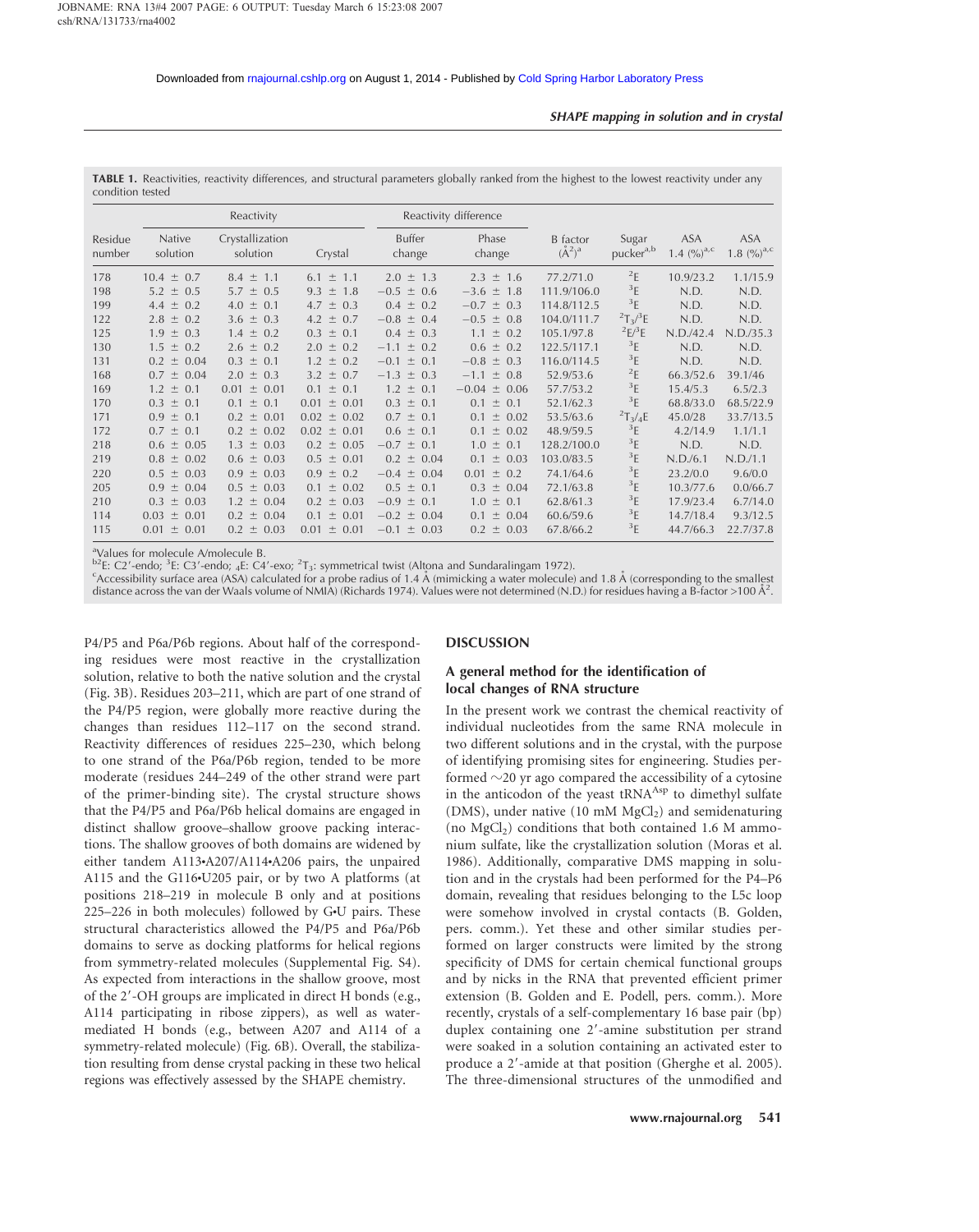

FIGURE 4. SHAPE reveals flexible and conformationally constrained nucleotides. (A) Schematic representation of the secondary structure of the  $P4-P6\Delta C209$  molecule indicating the flexible and conformationally constrained residues that are the most strongly reactive under any of the conditions tested (circled in yellow). Intramolecular interactions are shown according to the nomenclature for base pairing and base stacking (Leontis and Westhof 2001; Adams et al. 2004). The sections in light gray correspond to the regions not amenable to mapping in the current methodology. (B) Flexible residues at the hinge: U199 adopts two different conformations. Residues belonging to molecules A (in orange) and B (in gray) are superimposed. (C) Molecular details of the interactions involving the L5c loop. In this and subsequent figures, the following code is used: (1) residues that possess reactivity differences during the phase change are contoured by an accessible surface calculated for a 1.4 Å probe radius, which is colored according to Figure 3B (bottom panel); (2) solvent molecules (water molecules and magnesium ions) are shown as spheres colored according to the color code for molecules A and B; (3) labels in plain fonts refer to residues belonging to the reference molecules A and/or B; and (4) open labels refer to residues belonging to neighboring molecules.

the modified RNA were compared to understand the molecular basis of this particular reactivity.

The sensitivity of the SHAPE method enabled us to characterize the general structural stabilization that results from crystal formation at the nucleotide level. Particularly, comparative mapping revealed residues at the core and the periphery that undergo structural changes upon the formation of intra- and intermolecular interactions. The crystal structure of the P4–P6 $\Delta$ C209 RNA (Juneau et al. 2001) provided a basis for the understanding of these reactivity differences. For example, U168 was interpreted to be stabilized in a strongly reactive conformation by extensive intramolecular interactions at the core (Fig. 4C), whereas A125 became sequestered away from modification by being engaged in a crystal contact at the periphery (Fig. 6A). Importantly, SHAPE goes beyond the flexible versus conformationally constrained distinction and reveals how residues within one category can be very differently influenced by the buffer and the phase changes (Fig. 3B). For instance, the two flexible bulged nucleotides U130 and U199 are strongly reactive, as expected, but the reactivity of U130 increases upon the transition from the native to the crystallization solution, and decreases upon the phase change, while the reverse is observed for U199 (Table 1; Fig. 3B). Additionally, the SHAPE probing identified residues adjacent to the most strongly affected positions, such as residue 131 adjacent to the flexible bulged U130, as well as residues 112, 113, 117, and 206 that are buried by the close packing of the P4/P5 helical domains in the lattice (Supplemental Fig. S4). Residues involved in particular motifs were also uncovered (e.g., residues 218–219 and 225–226 that form two A platforms) (Fig. 4A).

Overall, the SHAPE reactivity differences obtained for the P4–P6 $\Delta$ C209 molecule suggest qualitative guidelines to predict the local structural changes induced by crystallization in the case of an unknown structure. First, nucleotides implicated in crystal contacts should show a decrease in reactivity upon the transition from the native solution to the crystal. In principle, an occasional nucleotide involved in packing interactions could be constrained to adopt a more reactive conformation, even though this was not observed in the case of the P4–P6 $\Delta$ C209 RNA. Second,

reactivity differences of residues located in regions forming crystal contacts should be more moderate than that of nucleotides that become more flexible or conformationally constrained. For intermolecular interactions between helices, such reactivity differences should come by patches, as exemplified by the interactions in the shallow grooves of helices P4/P5 and P6a/P6b that span 5–7 adjacent residues (Fig. 3B). Third, formation of intermolecular Watson– Crick pairs involving residues in loops (e.g., involving G169 and C170) or interactions involving the  $2'$ -hydroxyl group of a bulged residue (e.g., involving A125) should generally give a stronger signal than that of helical interactions. It seems a priori difficult to distinguish between strong reactivity differences  $(>0.5)$  provoked by the formation of a crystal contact (e.g., for A125) or of a particular motif (e.g., for A218 participating in an A platform).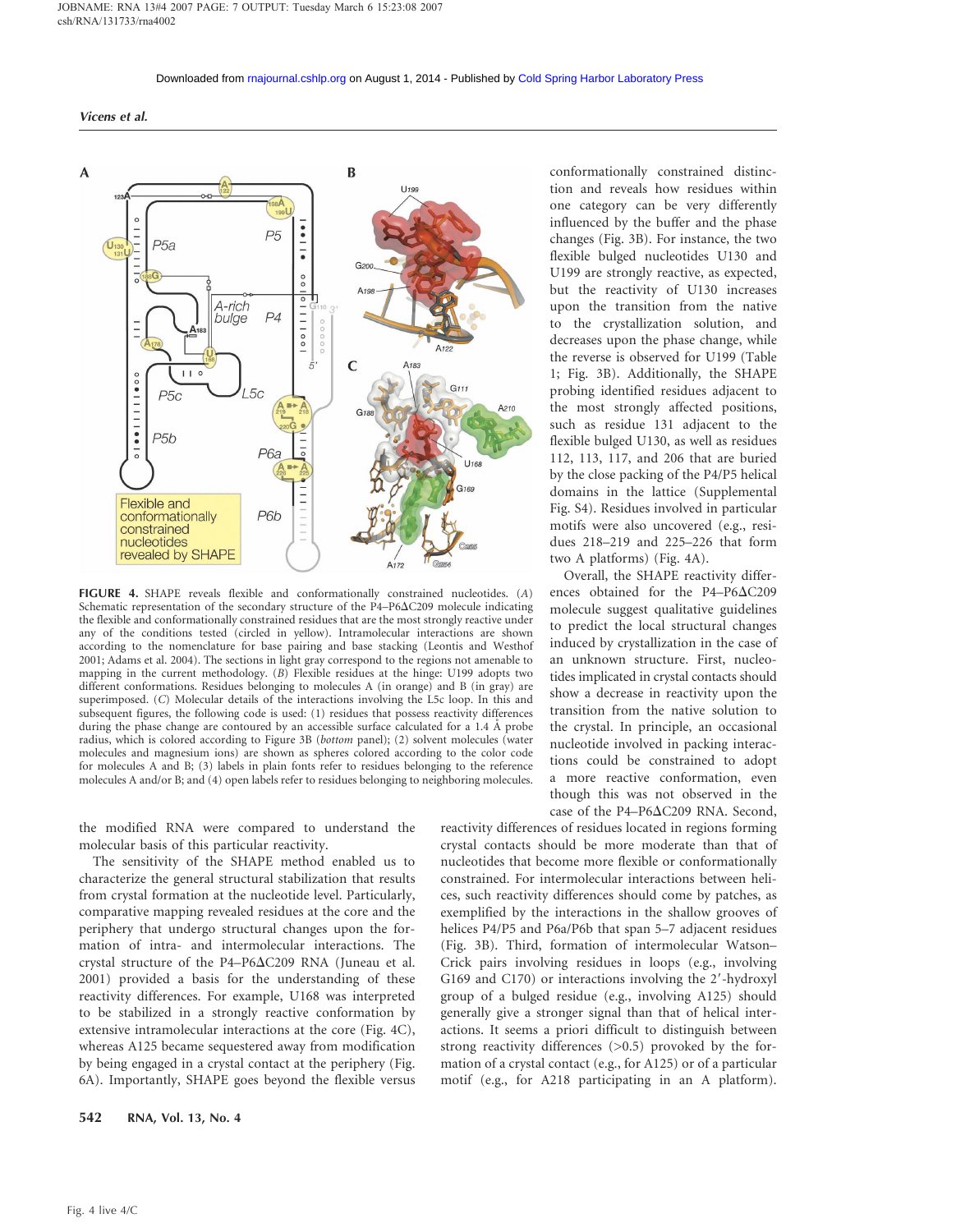

FIGURE 5. SHAPE reveals 64% of the packing contacts. (A) Schematic representation of the secondary structure of the P4–P6 $\Delta$ C209 molecule indicating the location and the nature of the packing contacts. The nucleotides identified are circled in yellow. Lower- and uppercase letters refer to nucleotides involved in a packing interaction in 50% or 100% of the molecules, respectively. The nomenclature for base pairing and base stacking is used (Leontis and Westhof 2001; Adams et al. 2004). Dashed lines correspond to interactions involving H bonds that cannot be classified as base pairs. (B) Overall three-dimensional structure of the P4–P6 $\Delta$ C209 molecule showing the residues involved in packing contacts that were revealed (in yellow) or not (in cyan) by the comparative SHAPE analysis. (C) Overall three-dimensional structure of the P4–P6 $\Delta$ C209 molecule showing the residues that were more or less reactive upon the transition from the crystallization solution to the crystal (color coding as in Fig. 3B).

However, only six such residues are observed during the buffer and the phase changes, half of which are implicated in crystal contacts (Fig. 3B). Since mutating nucleotides not directly involved in crystal contacts can also contribute to improving crystallographic resolution (Guo et al. 2004), we are currently investigating whether mutating such residues revealed by SHAPE improves crystal quality.

An unexpected finding of this study is that some of these structural changes were already observed in solution at low RNA concentration (0.21  $\mu$ M) upon changing the buffer to crystallization conditions. For example, similar trends in the reactivity change of residues 168–173 (which are involved in the pairing between the two molecules in the asymmetric unit) were observed during the buffer change and the phase change (Fig. 3B). This result might signify that a preorganization of the L5c loop in the crystallization buffer precedes the docking of residues 254–255 from the second molecule, or that dimer formation could occur even structures.

#### Correlation with previous in vitro selection experiments

In previous work aimed at improving diffraction quality, in vitro selection was employed to identify single mutations that increase thermostability (Juneau and Cech 1999; Guo and Cech 2002). The selection was performed outside the context of the crystal, without any need for information about which residues were involved in intra- and intermolecular interactions. Significantly, several mutations that were reported to stabilize the folding of the P4–P6 molecule (e.g., U130C, as well as the deletion of A207 and A210) (Juneau and Cech 1999) coincide with positions of altered SHAPE reactivity in the P4–P6 $\Delta$ C209 RNA. Hence, the comparative SHAPE mapping and the in vitro selection for thermostable mutants can be seen as being complementary:

at the low RNA concentration tested. Inversely, some residues were seen to behave differently upon the transitions to the crystallization solution and to the crystalline phase. For instance, the reactivities of residues 206, 207, and 210 were enhanced in the crystallization solution compared to the native solution, whereas they were reduced in the context of the crystal, as expected, since they are embedded in interactions that would be predicted to preclude any reactivity (Figs. 3B, 5, 6B). Such behavior could indicate the formation of particular local structures that ultimately get either disrupted or masked by the crystal packing, similarly to the transient interactions that were shown by SHAPE to form during thermal unfolding of  $tRNA<sup>Asp</sup>$ (Wilkinson et al. 2005).

Because the P4-P6 $\Delta$ C209 molecule was shown to crystallize in a variety of buffers (Juneau et al. 2001), it could be worth mapping the RNA in these solutions to observe whether these conditions lock down a similar or a different structure. Furthermore, it would be interesting to probe additional RNA molecules, as well as the RNA components of RNP assemblies, such as those crystallizing in the presence of the U1A protein (Ferré-D'Amaré et al. 1998; Rupert and Ferré-D'Amaré 2001; Adams et al. 2004). Overall, SHAPE could potentially become a useful method to screen the behavior of RNA molecules in different crystallization buffers, without requiring any prior knowledge of their three-dimensional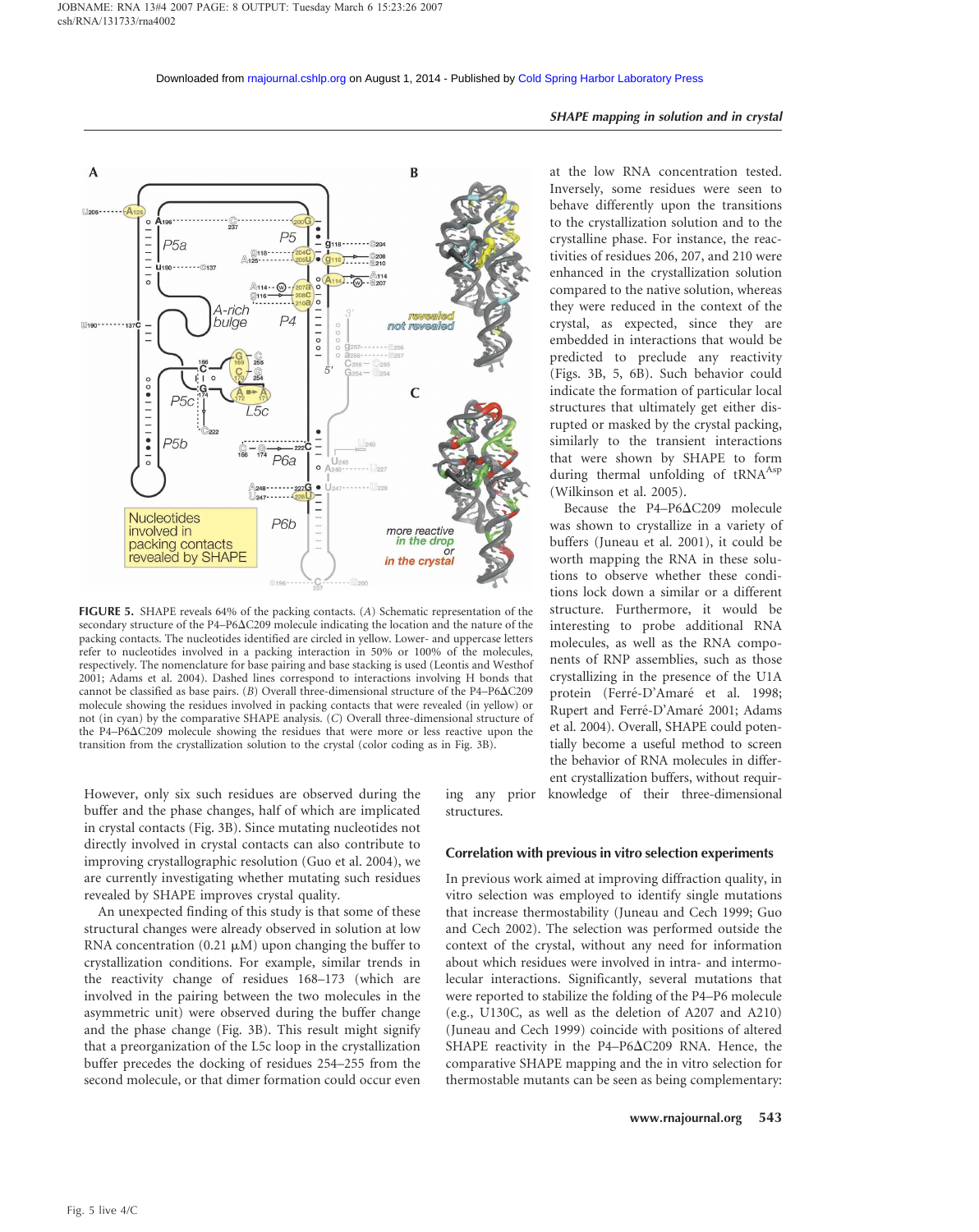

FIGURE 6. Examples of crystal contacts involving the 2'-OH group. (A) Crystal contact involving the  $2'$ -OH group of A125 in molecule B and a phosphate oxygen of U205 from a crystallographically related molecule (in light orange). (B) Atomic-level details of the interactions engaging the sugar edge of the adenines forming the tandem A.A pairs.

The first enables the localization of the RNA sites that undergo local conformational changes during the crystallization process, while the second selects for mutants that stabilize folding. It seems reasonable to hypothesize that a combination of these two approaches would facilitate the design of RNA constructs with superior chances to yield crystals diffracting to high resolution.

# Insights into the structural requirements for SHAPE reactivity: Role of the sugar pucker

By comparing the reactivity of individual nucleotides in the crystal with the crystal structure, the present study offers the opportunity to correlate SHAPE reactivity and a particular structural context. As inferred from previous mapping studies of nucleotide flexibility (Chamberlin and Weeks 2000), the temperature B factors are a good indicator of whether the reactivity of a residue is due to its flexibility (e.g., for A198 and U199) or to a particularly constrained conformation (e.g., for U168 and A178). The example of the P4-P6 $\Delta$ C209 molecule shows that a high B factor is necessary but not sufficient to account for a strong SHAPE reactivity (Table 1; Supplemental Fig. S2). The absence of any SHAPE reactivity in regions that possess a high B factor (e.g., residues 119–121, 132–134, and 190– 195; Supplemental Fig. S2) can be explained by the inaccessibility of these residues to NMIA (they are embedded in Watson–Crick pairs), and possibly by an overestimation of the B factors during refinement. For residues that possess a low B factor (relative to the average), the three-dimensional structure therefore provides a structural basis for improving our understanding of the requirements for reactivity to NMIA.

Distances measured in the three-dimensional structure between the  $2'$ -OH group of residue *n* and the 5' phosphate oxygen atoms of residue  $n+1$  suggested that in general a distance  $>4.0$  Å is necessary to allow a significant reactivity to NMIA. This agrees with the postulate that SHAPE reactivity is influenced by the proximity of the 3'-phosphodiester anion (Merino et al. 2005). However, this distance requirement is not sufficient to account for reactivity, as both unreactive (e.g., for paired residues in the P5b helix) and reactive  $2'$ -OH groups (e.g., for A178 and U168) were found to be within  $4.4-4.9$  Å of a phosphate oxygen atom.

We propose that the C2'-endo sugar pucker adopted by A178 and U168, instead of the C3'-endo conformation typical of RNA, accounts for their strong reactivity (Table 1). Noteworthy, G17 and G18, located in the D loop of the yeast tRNA<sup>Asp</sup>, were previously shown to be strongly reactive to NMIA in solution (Chamberlin and Weeks 2000; Merino et al. 2005), as well as to be involved in multiple tertiary interactions. Furthermore, they adopt a C2'-endo sugar pucker in the crystal structure (Westhof et al. 1985; Comarmond et al. 1986). Additionally, some of the nucleotide analogs used in structure–reactivity assays of NMIA could adopt C2'-endo conformations (Merino et al. 2005). A C2'-endo conformation has been previously shown to favor an intraresidue H bond between the 2'-OH and the 3'-oxygen atom (Auffinger and Westhof 1997). Formation of such an interaction could enhance the reactivity of the 2'-OH by increasing its nucleophilicity.

The other ordered residues in the structure of P4– P6 $\Delta$ C209 for which a C2'-endo was modeled during the refinement (Juneau et al. 2001) have a much lower reactivity (e.g., 0.2  $\pm$  0.03 for A206 in molecule A, 0.1  $\pm$ 0.03 for C138, and  $0.1 \pm 0.04$  for U182 in both molecules) or no reactivity (e.g., U179) in the crystal. The inaccessibility of these residues to the solvent and/or the proximity of electronegative or negatively charged groups could account for the decrease in reactivity (e.g., the  $2'$ -OH of U179 is within 2.3  $\AA$  and 3.6  $\AA$  of the O1P of G180 in molecules A and B, respectively). The study of additional RNA molecules in the context of the crystal would be required to understand precisely the influence on the reactivity to NMIA of a C2'-endo sugar pucker and of the subsequent intraresidue H bonds that engage the 2'-OH. A deeper understanding of the structural basis for the chemical reactivity to NMIA would further improve the use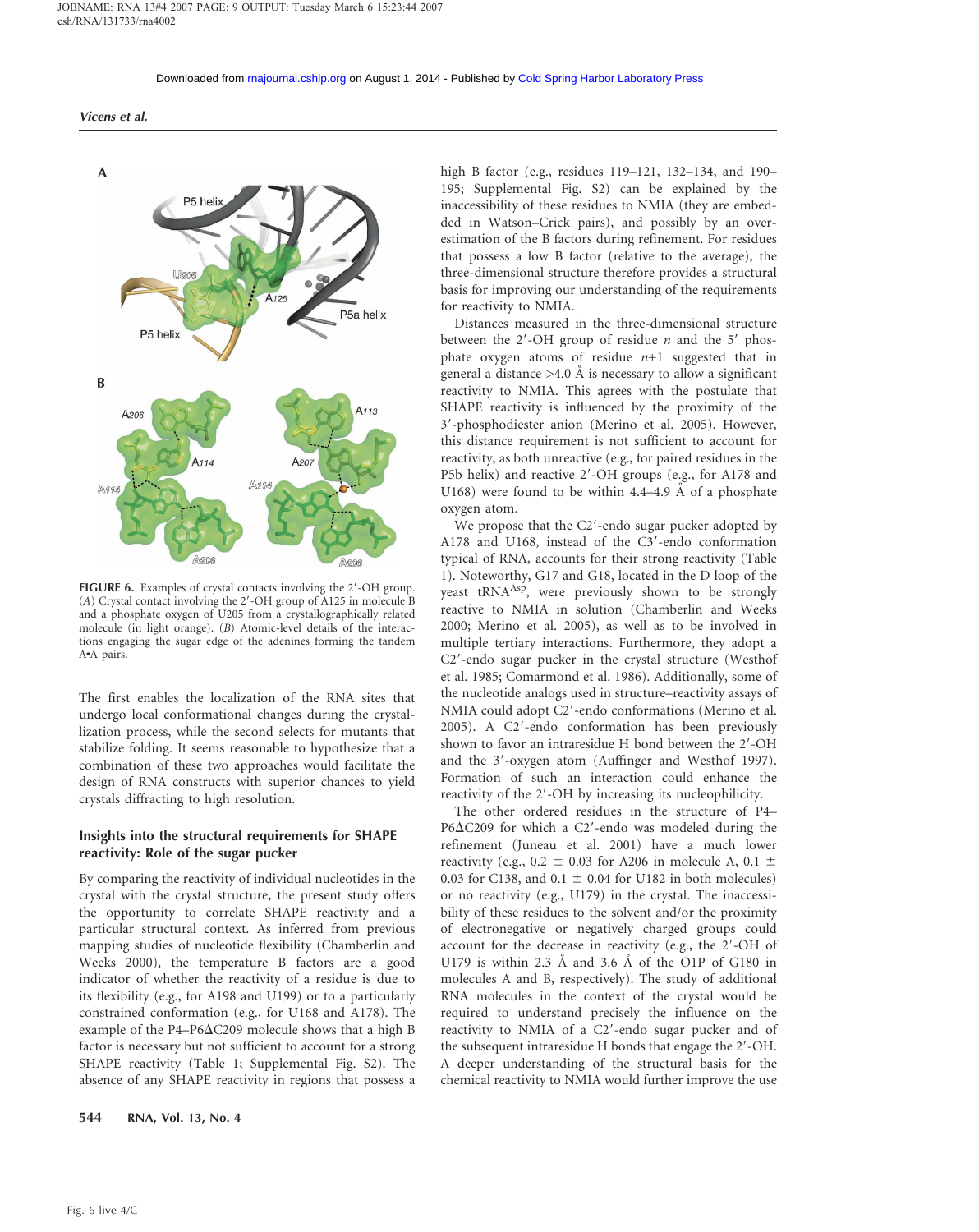of chemical modification data to constrain secondary structure predictions (Badorrek and Weeks 2006; Mathews and Turner 2006).

Finally, in order to facilitate the design of RNA constructs for crystallization, it might be useful to be able to differentiate a strong SHAPE reactivity due to a high flexibility from that due to a  $C2'$ -endo sugar pucker. By offering a biochemical signature of  $C2'$ -endo sugar puckers, nucleotide analog interference mapping using 2'-fluoro and 2'-deoxy derivatives could provide that distinction (Ortoleva-Donnelly et al. 1998).

#### A new application of the SHAPE method

Overall, the present study further supports the ''userfriendliness'' of the SHAPE chemistry: (1) The original SHAPE protocol could be modified to incorporate different ionic concentrations and the addition of precipitants such as MPD, (2) NMIA diffused through the solvent channels of RNA crystals without any noticeable interference with the efficiency of the reaction, and (3) similar mapping patterns were obtained for crystals grown at pH 6.0 but subsequently soaked at pH 8.0, as for crystals directly grown at pH 8.0 (data not shown). Additionally, the time to complete one experiment (from the set up of the SHAPE reaction to obtaining the normalized reactivities) was about 2 d.

Finally, we developed a universal normalization procedure that does not require the presence of the structure cassette at the 3' end of the RNA molecule being probed (Merino et al. 2005). In our case, the addition of the structure cassette would have most likely prevented crystallization. However, we thereby lost the possibility to normalize the reactivities to that of a particular cytosine located in the cassette (Merino et al. 2005; Wilkinson et al. 2005; Badorrek et al. 2006). Normalizing reactivities to one of the most strongly reactive positions within the P4–P6 $\Delta$ C209 molecule was considered, yet in the absence of additional independent experimental data, it did not seem reasonable to assume that the reactivity of any of these nucleotides would remain unchanged in the three contexts tested.

Normalization was eventually performed using 10% of the lowest intensity sites. The corresponding 10–12 nt are embedded in secondary structure elements, which should remain unaffected by the various environments tested (see Materials and Methods). Any signal equal to or lower than that of these particular residues would be made equal to zero by this procedure. However, the 10–12 sites were selected to be among the lowest signals; therefore, the only information lost was near the noise level and did not have any significant signal/noise ratio. Using that particular threshold, we found reactivity differences < -0.05 or >0.05 to correspond to meaningful signals. Modification of either the number of sites chosen for normalization, the threshold in reactivity difference, or both enabled the identification of more nucleotides undergoing local structural changes, but introduced a larger number of false positive results. A deeper statistical analysis of these parameters would be required to optimize the detection of the nucleotides impacted by crystallization. However, this will be possible only once different RNA molecules have been analyzed using the same methodology.

This normalization procedure allowed the inclusion of the control lanes ([-] NMIA), which are normalized separately from the lanes containing the signal ([+] NMIA) in other protocols (Wilkinson et al. 2006). Consequently, the reactions in the six lanes that correspond to one experiment (Figs. 1, 2A) were normalized in NORNALIZE as one set of data, assuming the mean NMIA reactivity was conserved under the three environments tested (i.e., the ratio of strong/weak reactivities was conserved). This assumption was borne out by the bootstrap procedure used during normalization: Different normalizations performed using the same data set but different selections of lowest intensity sites yielded highly reproducible results with low error (see error estimates in Table 1). A further indication of the absence of a major bias in the normalization was that some SHAPE reactivities increased while others decreased during the buffer change and the phase change (Fig. 3A, cf., residues 178 and 198;). Additionally, sampling of the lowest intensities throughout the gel averaged out irregularities due to background measurement. In conclusion, the comprehensive and automated normalization procedure offered by NORNALIZE can be seen as being universally applicable to any RNA of unknown three-dimensional structure, as it requires only minimal understanding about the structure being probed (i.e., whether the low-intensity sites selected correspond to residues in Watson–Crick pairs).

# **CONCLUSION**

We applied the SHAPE method to probe the P4–P6 $\Delta$ C209 RNA in solution and in crystals. In the process, we developed a comprehensive and automated normalization tool to facilitate computational processing of SHAPE reactivities. SHAPE mapping revealed nucleotides undergoing local structural changes upon crystallization, including the majority of the nucleotides involved in crystal packing contacts. Thus, we suggest that comparative SHAPE mapping could serve as a guide for site-directed mutagenesis, a critical step on the hazardous path to getting high-resolution RNA crystals. Furthermore, comparisons with structural parameters retrieved from the three-dimensional structure (thermal disorder, sugar pucker, solvent accessibility, and local environment around the 2'-hydroxyl group) widened our understanding of the basis of SHAPE reactivity. The analysis of additional RNA molecules should confirm whether a C2'-endo sugar pucker correlates with an enhancement of modification by NMIA.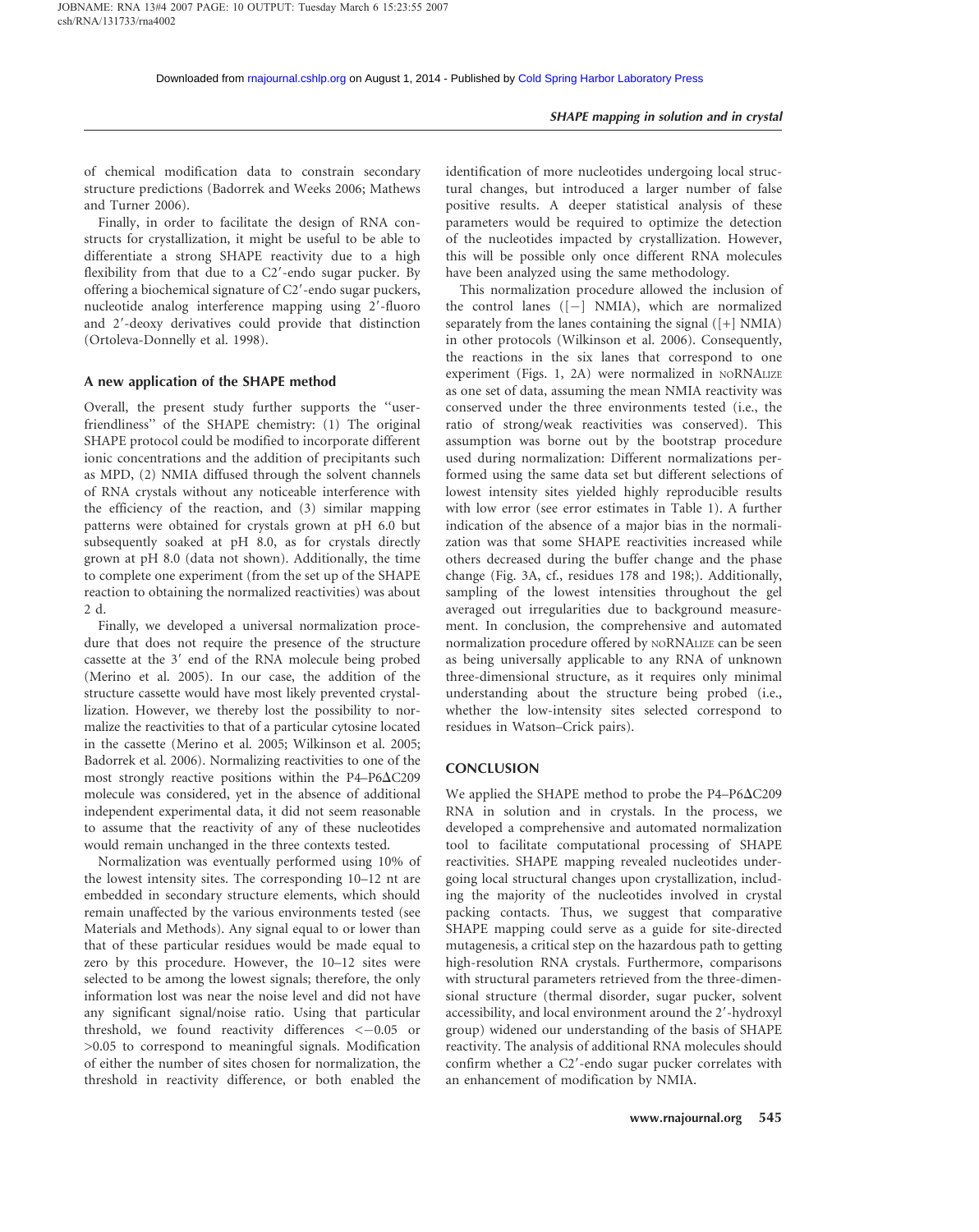# MATERIALS AND METHODS

### In vitro transcription, purification of transcripts, and crystallization

The pUC19-derived plasmid containing the P4–P6 $\Delta$ C209 domain from Tetrahymena thermophila (Juneau and Cech 1999) was linearized using the restriction enzyme EarI (New England Biolabs, R0528S). One hundred micrograms of linearized plasmid were transcribed for 16 h at room temperature ( $\sim$ 22°C) in a 5 mL reaction mixture containing 4 mM of each rNTP, 30 mM MgCl<sub>2</sub>, 2 mM spermidine, 40 mM dithiothreitol (DTT), 1  $\mu$ g inorganic pyrophosphatase (Sigma, I-1891), 800 U RNasin Plus RNase inhibitor (Promega, N2611), 300 mL T7 polymerase (prepared in house), and 40 mM tris-HCl (pH 8.0).

The RNA was purified by denaturing polyacrylamide gel electrophoresis (PAGE): 4% acrylamide/bisacrylamide (19:1), 8 M urea,  $1 \times$  TBE (100 mM tris-base, 83 mM boric acid, 1 mM ethylenediaminetetraacetic acid [EDTA]). Gel slices were crushed and soaked in  $1 \times$  TE (10 mM tris-HCl at pH 7.5, 1 mM EDTA) for 2 h at 4°C with one buffer exchange. The RNA eluate was filtered and concentrated on an Amicon-Ultra centrifugal filter unit (MWCO 10,000; Millipore, UFC901024), precipitated in ethanol, and resuspended in 5 mM Na cacodylate (pH 6.0). The RNA was refolded at a final concentration of 4 mg/mL in 5 mM  $MgCl<sub>2</sub>$  and 5 mM Na cacodylate (pH 6.0). The sample was incubated at 65°C for 10 min in a heating block, then slow cooled to room temperature.

Crystals were grown at room temperature using the hanging drop vapor diffusion method, with three drops/cover slip, corresponding to three ratios (1  $\mu$ L:2  $\mu$ L, 1  $\mu$ L:1  $\mu$ L, 2  $\mu$ L:1  $\mu$ L) of the solution containing the RNA and the reservoir solution (15%–20% MPD, 30 mM MgCl<sub>2</sub>, 0.3 mM spermine, 0.2 mM cobalt hexamine, 60 mM HEPES at pH 8.0). The drops were equilibrated against 1 mL of 18–22.5% MPD in the well (Juneau et al. 2001).

### Primer labeling

A primer complementary to the  $3'$  end of the P4–P6 $\Delta$ C209 molecule was purchased from Sigma-Proligo (sequence: 5'-TGAACTGCATCCATATCAAC). Radioactive labeling of 50 nmol primer was performed for 30 min at 37°C in a 10 µL reaction mixture containing 50 nmol  $\gamma$ -<sup>32</sup>ATP (6000 Ci/mmol; Perkin-Elmer, NEG035C005MC) and 10 U T4 polynucleotide kinase (New England Biolabs, M0201S) in the commercial reaction buffer. The labeled primer was purified by denaturing PAGE (20% acrylamide/bisacrylamide (19:1), 8 M urea,  $1\times$  TBE) and eluted as described above. The labeled primer was precipitated in ethanol and resuspended in 1 mM HEPES (pH 8.0).

#### SHAPE mapping in solution and in crystal

The protocol for the SHAPE reaction was adapted from Merino et al. (2005) and Wilkinson et al. (2006) to take into account the larger size of the RNA tested, to incorporate the crystallization components in the crystallization solution, and to allow in-crystal probing (Table 2). The subsequent primer extension steps of the RNA in the three environments were done concomitantly, essentially as described (Merino et al. 2005; Wilkinson et al.

|                                    | Native solution                                                                                                                           | Crystallization solution                                                                                                                                    | Crystal                                                                                                                                                                                                                                                                                 |  |
|------------------------------------|-------------------------------------------------------------------------------------------------------------------------------------------|-------------------------------------------------------------------------------------------------------------------------------------------------------------|-----------------------------------------------------------------------------------------------------------------------------------------------------------------------------------------------------------------------------------------------------------------------------------------|--|
| 1. Starting sample                 | 9 µL containing $0.1-0.2$ µM<br>P4P6 $\Delta$ C209, 100 mM NaCl,<br>6.1 mM MgCl <sub>2</sub> 100 mM<br>HEPES $(pH 8.0)$                   | 9 µL containing $0.1-0.2$ µM<br>P4P6ΔC209, 30% MPD,<br>43 mM NaCl, 30 mM MgCl <sub>2</sub><br>0.17 mM cobalt hexamine,<br>84 mM HEPES (pH 8.0)              | 2-3 crystals were soaked in<br>$9 \mu L$ sitting drops containing<br>35% MPD, 50 mM NaCl,<br>35 mM $MgCl2$ , 0.2 mM cobalt<br>hexamine, 100 mM HEPES (pH 8.0)                                                                                                                           |  |
| 2. Folding                         | 15 min at room temperature <sup>a</sup>                                                                                                   | N/A                                                                                                                                                         |                                                                                                                                                                                                                                                                                         |  |
| 3. SHAPE reaction                  | • Addition of either 1 $\mu$ L NMIA <sup>b</sup><br>$(65 \text{ mM in DMSO})^c$ or 1 µL DMSO<br>• Incubation for 45 min at $37^{\circ}$ C | • Addition of either 1 µL NMIA<br>(65 mM in DMSO) or 1 µL DMSO<br>• Incubation for 1 h 15 min<br>at $37^{\circ}$ C against 500 µL $35\%$<br>MPD in the well |                                                                                                                                                                                                                                                                                         |  |
| 4. Recovery of<br>the modified RNA | • Ethanol precipitation                                                                                                                   |                                                                                                                                                             | • Incubation for 15 min at room<br>temperature (inside a foam box)<br>• Crystals are washed twice in<br>35% MPD for 2-10 min<br>• Crystals are dissolved in water<br>or in a buffer containing<br>1 mM $MgCl2$ , 15 mM NaCl,<br>10 mM Na cacodylate (pH 5.0)<br>• Ethanol precipitation |  |

TABLE 2. Experimental procedures for the SHAPE reaction in the three different environments

a Different folding protocols (10 min at 65°C followed by slow cooling to room temperature or 15 min at room temperature) did not affect the band patterns on the gel, nor did the RNA concentrations tested (1 µM or 78 µM) (Supplemental Fig. S5A).<br><sup>b</sup>NMIA (Invitrogen, M25); RNase free DMSO (Sigma, 494429).

c Single hit kinetics and an optimal signal/noise ratio for a concentration of 65 mM were obtained by titrating NMIA (65 mM–260 mM) (Supplemental Fig. S5B).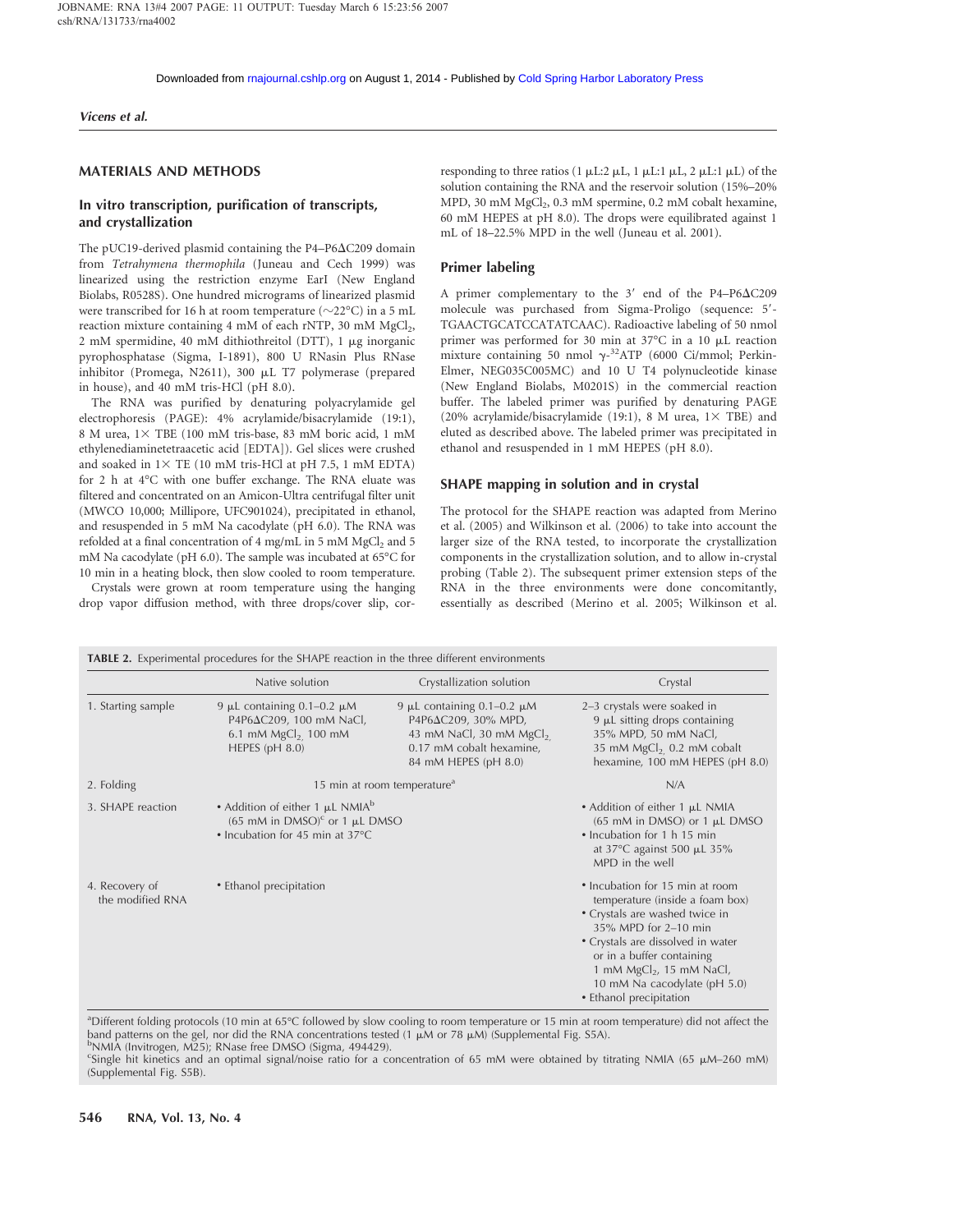2006), except for lower incubation temperatures (48°C–50°C) and for a longer extension step (8 min).

#### Sequencing PAGE

Dideoxy sequencing markers were produced as described (Merino et al. 2005; Wilkinson et al. 2006). Extended products were heated for 5 min at 95°C prior to being loaded on sequencing gels (15% acrylamide/bisacrylamide [19:1], 7 M urea,  $1\times$  TBE). Samples were typically loaded two or three times at  $\sim$ 2–2.5- h intervals. Gels were scanned using a phosphorimager (Amersham Biosciences/GE).

#### Data integration and normalization

Intensities of the bands corresponding to modification by NMIA and of the control lanes were integrated using semiautomated footprinting analysis (SAFA) for the three environments (Das et al. 2005). We developed the program NORNALIZE (available at https://simtk.org/home/nornalize) under Matlab (Mathworks) to normalize these raw intensities and to allow averaging of multiple experiments and error analysis. NORNALIZE takes as input the SAFA output and normalizes the data in an automated fashion, by assuming that the SHAPE reactivities of the weakest 10% of the total number of bands per gel are constant in the three environments tested (this threshold is annotated in the source code and can be modified). The corresponding residues that were selected were different for each experiment (e.g., for Experiment 1: 146, 156, 158, 191, 194, 211, 212, 225, 229, 230, 232).

To assess the error introduced by this assumption, NORNALIZE performs a bootstrap and error propagation analysis on the data, returning an average reactivity value with error (Efron 1979; Efron and Tibshirani 1993). The bootstrap procedure leaves out randomly selected weak intensities and repeats the normalization procedure. Finally, values are averaged to obtain mean and standard deviation values, and SHAPE reactivities are normalized to the mean raw intensity, assuming that the mean NMIA reactivity is approximately the same under all solution and crystal conditions tested.

Pearson product-moment correlation coefficients were calculated in order to evaluate the agreement between five independent experiments and the reproducibility of the normalization procedure. A Pearson correlation coefficient close to 1.0 indicated high overall agreement between the different data sets, allowing for the SHAPE reactivities of three experiments (one experiment containing two different sets of crystals) to be merged in Excel (Microsoft).

#### Structural analysis

SHAPE reactivities and reactivity differences were mapped on the three-dimensional structure of the P4–P6 $\Delta$ C209 molecule (Juneau et al. 2001, PDB ID: 1HR2). Crystallographically related neighbors were compiled using CNS (Brünger et al. 1998). Crystal contacts were analyzed using CCP4i (Potterton et al. 2003) and SwissPDB Viewer (Guex and Peitsch 1997). Figures were rendered using PyMOL (pymol.sourceforge.net).

#### SUPPLEMENTAL DATA

Supplemental Figures S1–S5, as well as input and output files from SAFA and NORNALIZE used in this study, are freely available for download at https://simtk.org/home/nornalize.

#### ACKNOWLEDGMENTS

We thank Kevin Weeks, Kevin Wilkinson, and Chris Badorrek for sharing their SHAPE protocol and for regular discussions, Barbara Golden and Elaine Podell for sharing unpublished data, Marvin Caruthers and Rob Batey for helpful discussions, David Zappulla, Chrysa Latrick, Eric Westhof, Barbara Golden, Kevin Wilkinson, Colby Stoddard, and Rob Batey for insightful comments on the manuscript, and Kevin Weeks for reviewing the article. This work was partially funded by the NIH through NIGMS P01-GM66275 and an NIH Roadmap grant U54 GM072970 for the National Centers for Biomedical Computation (Simbios). A.L. is funded by a Damon Runyan Cancer Research Foundation post-doctoral fellowship. Q.V., A.R.G., and T.R.C. are supported by the Howard Hughes Medical Institute.

Received November 22, 2006; accepted January 4, 2007.

#### REFERENCES

- Adams, P.L., Stahley, M.R., Gill, M.L., Kosek, A.B., Wang, J., and Strobel, S.A. 2004. Crystal structure of a group I intron splicing intermediate. RNA 10: 1867–1887.
- Altona, C. and Sundaralingam, M. 1972. Conformational-analysis of sugar ring in nucleosides and nucleotides—New description using the concept of pseudorotation. J. Am. Chem. Soc. 94: 8205-8212.
- Anderson, A.C., Earp, B.E., and Frederick, C.A. 1996. Sequence variations as a strategy for crystallizing RNA motifs. J. Mol. Biol. 259: 696–703.
- Auffinger, P. and Westhof, E. 1997. Rules governing the orientation of the 2'-hydroxyl group in RNA. J. Mol. Biol. 274: 54–63.
- Badorrek, C.S. and Weeks, K.M. 2006. Architecture of a  $\gamma$  retroviral genomic RNA dimer. Biochemistry 45: 12664–12672.
- Badorrek, C.S., Gherghe, C.M., and Weeks, K.M. 2006. Structure of an RNA switch that enforces stringent retroviral genomic RNA dimerization. Proc. Natl. Acad. Sci. 103: 13640–13645.
- Ban, N., Nissen, P., Hansen, J., Moore, P.B., and Steitz, T.A. 2000. The complete atomic structure of the large ribosomal subunit at 2.4 A resolution. Science 289: 905–920.
- Batey, R.T., Sagar, M.B., and Doudna, J.A. 2001. Structural and energetic analysis of RNA recognition by a universally conserved protein from the signal recognition particle. J. Mol. Biol. 307: 229– 246.
- Batey, R.T., Gilbert, S.D., and Montange, R.K. 2004. Structure of a natural guanine-responsive riboswitch complexed with the metabolite hypoxanthine. Nature 432: 411–415.
- Brünger, A.T., Adams, P.D., Clore, G.M., DeLano, W.L., Gros, P., Grosse-Kunstleve, R.W., Jiang, J.S., Kuszewski, J., Nilges, M., Pannu, N.S., et al. 1998. Crystallography & NMR system: A new software suite for macromolecular structure determination. Acta Crystallogr. D 54: 905–921.
- Cate, J.H., Gooding, A.R., Podell, E., Zhou, K., Golden, B.L., Kundrot, C.E., Cech, T.R., and Doudna, J.A. 1996. Crystal structure of a group I ribozyme domain: Principles of RNA packing. Science 273: 1678–1684.
- Chamberlin, S.I. and Weeks, K.M. 2000. Mapping local nucleotide flexibility by selective acylation of 2'-amine substituted RNA. J. Am. Chem. Soc. 122: 216–224.
- Chen, Y., Fender, J., Legassie, J.D., Jarstfer, M.B., Bryan, T.M., and Varani, G. 2006. Structure of stem–loop IV of Tetrahymena telomerase RNA. EMBO J. 25: 3156–3166.
- Comarmond, M.B., Giege, R., Thierry, J.C., Moras, D., and Fischer, J. 1986. 3-dimensional structure of yeast transfer RNA<sup>Asp</sup>. 1. Structure determination. Acta Crystallogr. B 42: 272–280.
- Das, R., Laederach, A., Pearlman, S.M., Herschlag, D., and Altman, R.B. 2005. SAFA: Semi-automated footprinting analysis